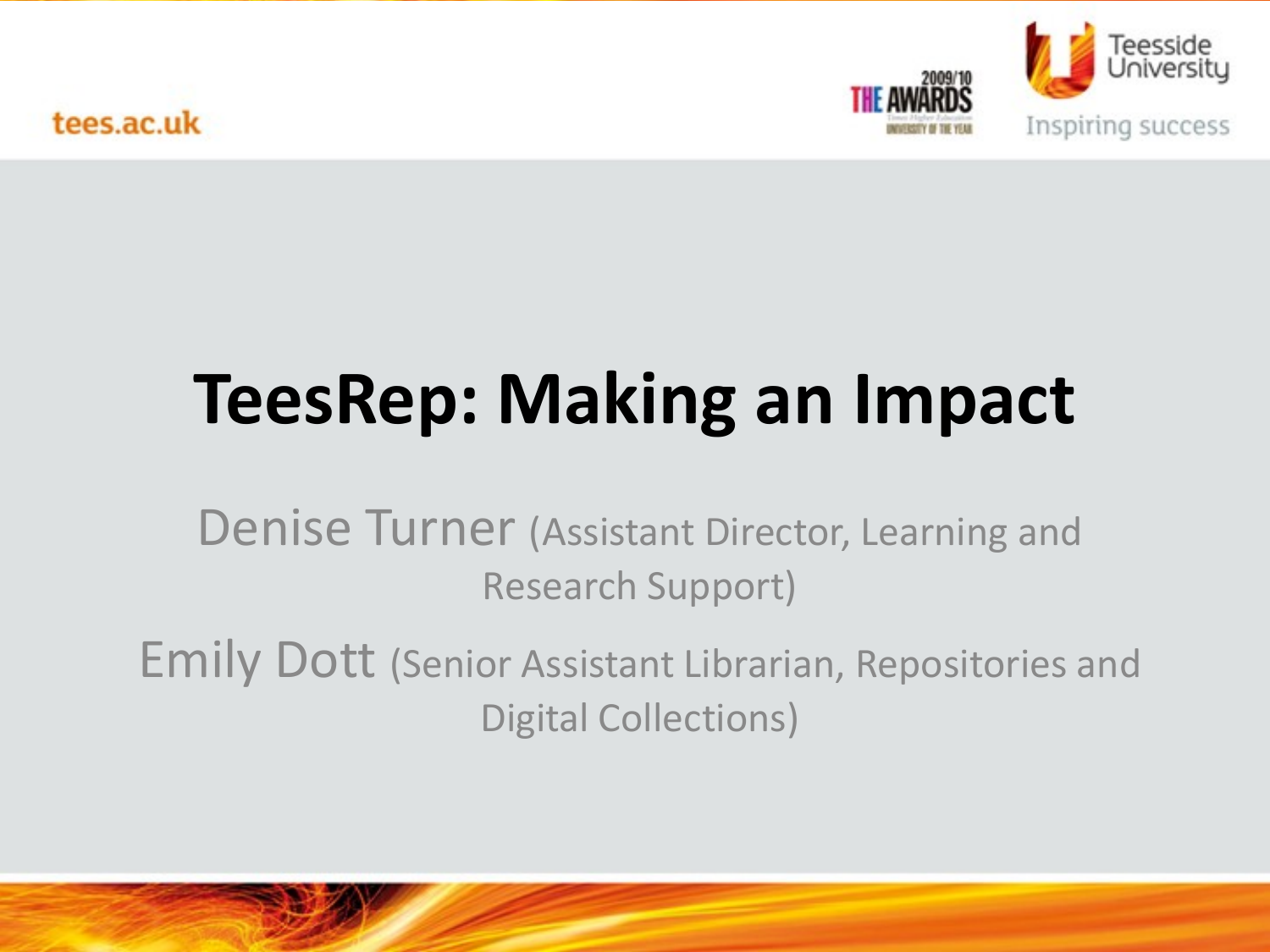

# **Outline**

- Publishing routes
- Repositories
- Advantages of Open Access
- TeesRep
- Making an impact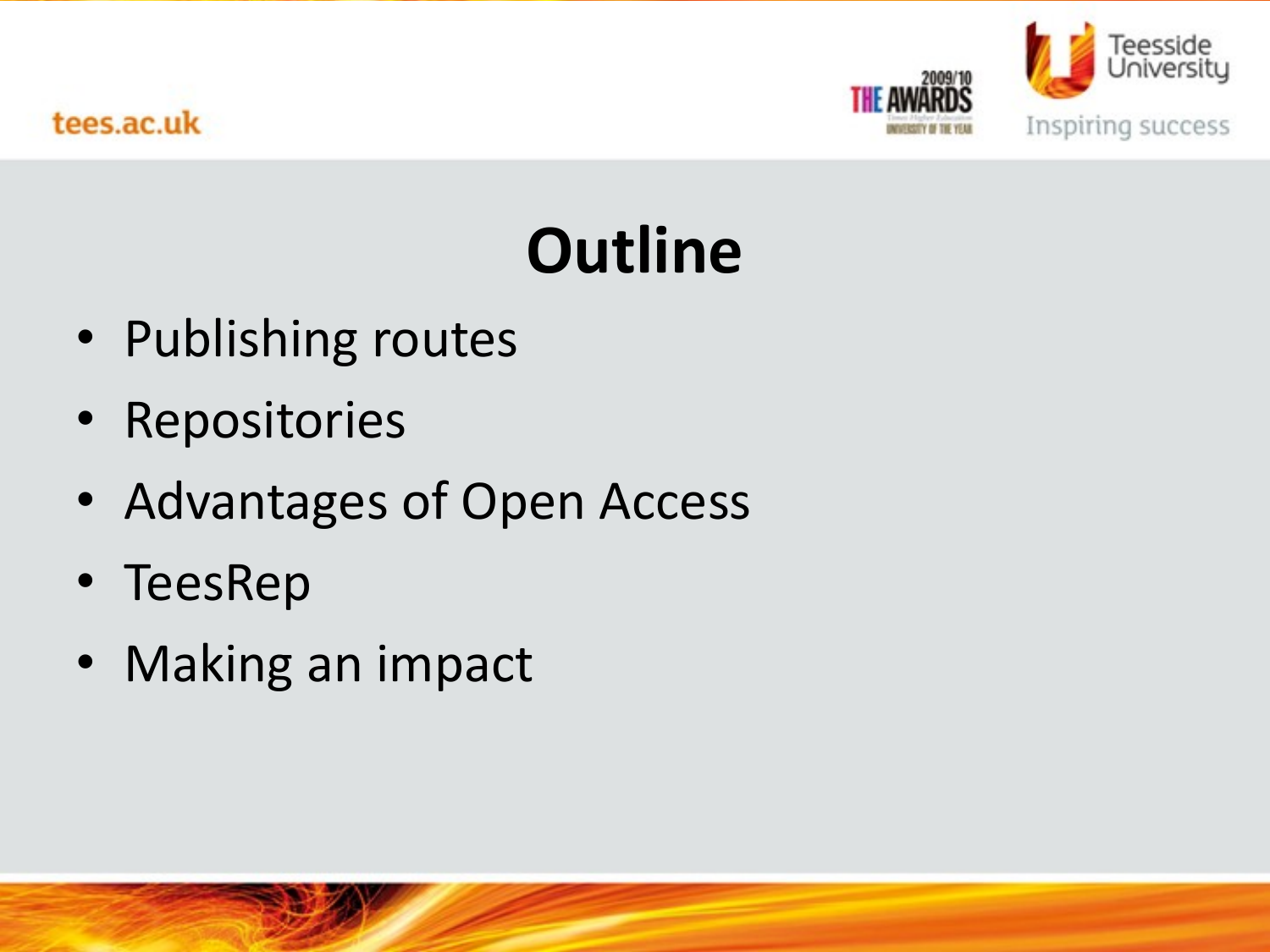

## **Traditional Publishing Route**

- Research carried out
- Author(s) writes up as a manuscript
- submitted to a publisher
- peer review by fellow academics organised by publisher
- final version produced
- subscriptions sold to libraries or individuals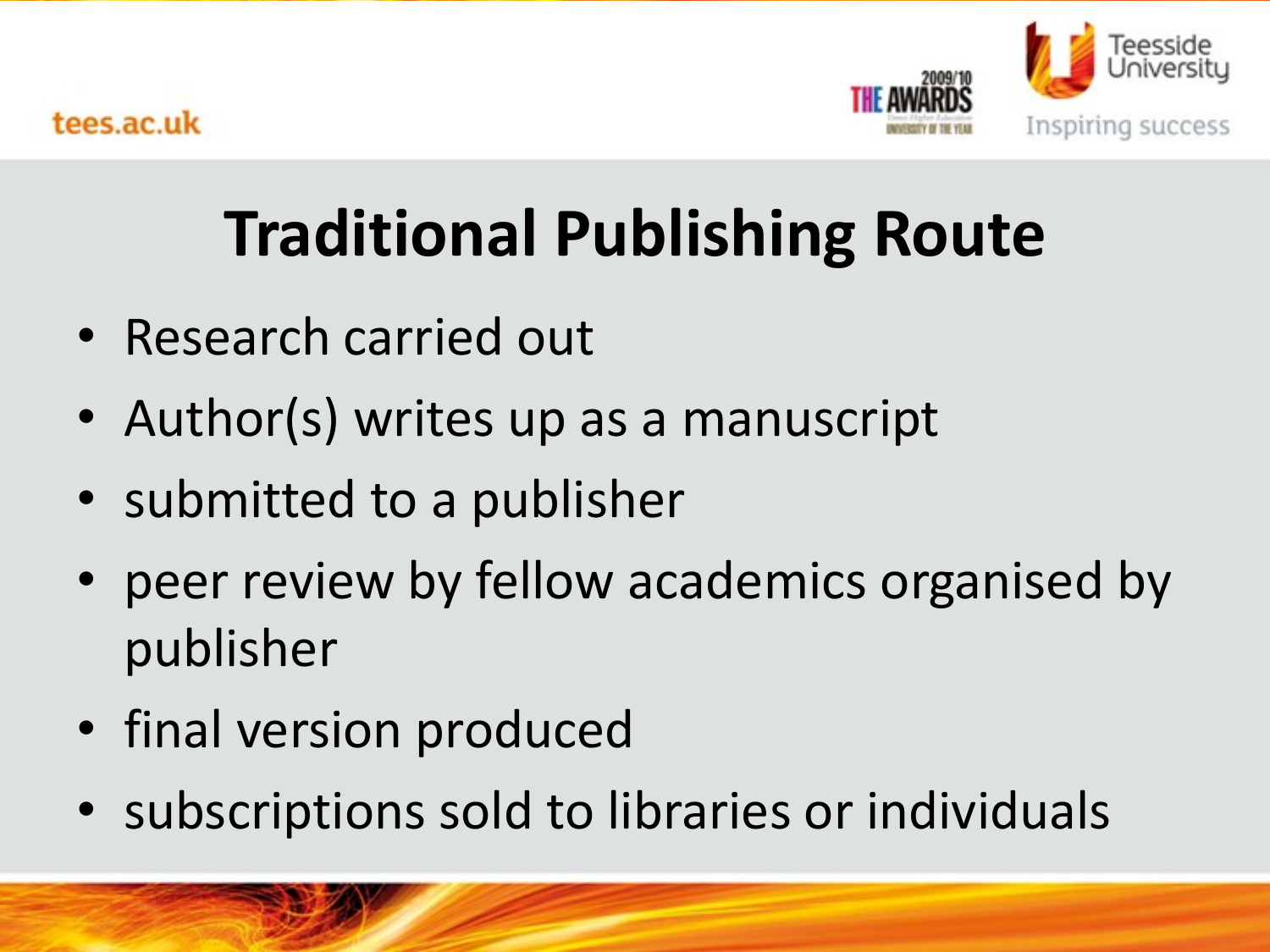

## **Open Access Background**

- Scholarly communication for the Web Age
- Immediate Access
- Free (to use)
- Free (of restrictions)
- Access to the peer-reviewed literature (and data)
- Not vanity publishing
- Not a 'stick anything up on the Web' approach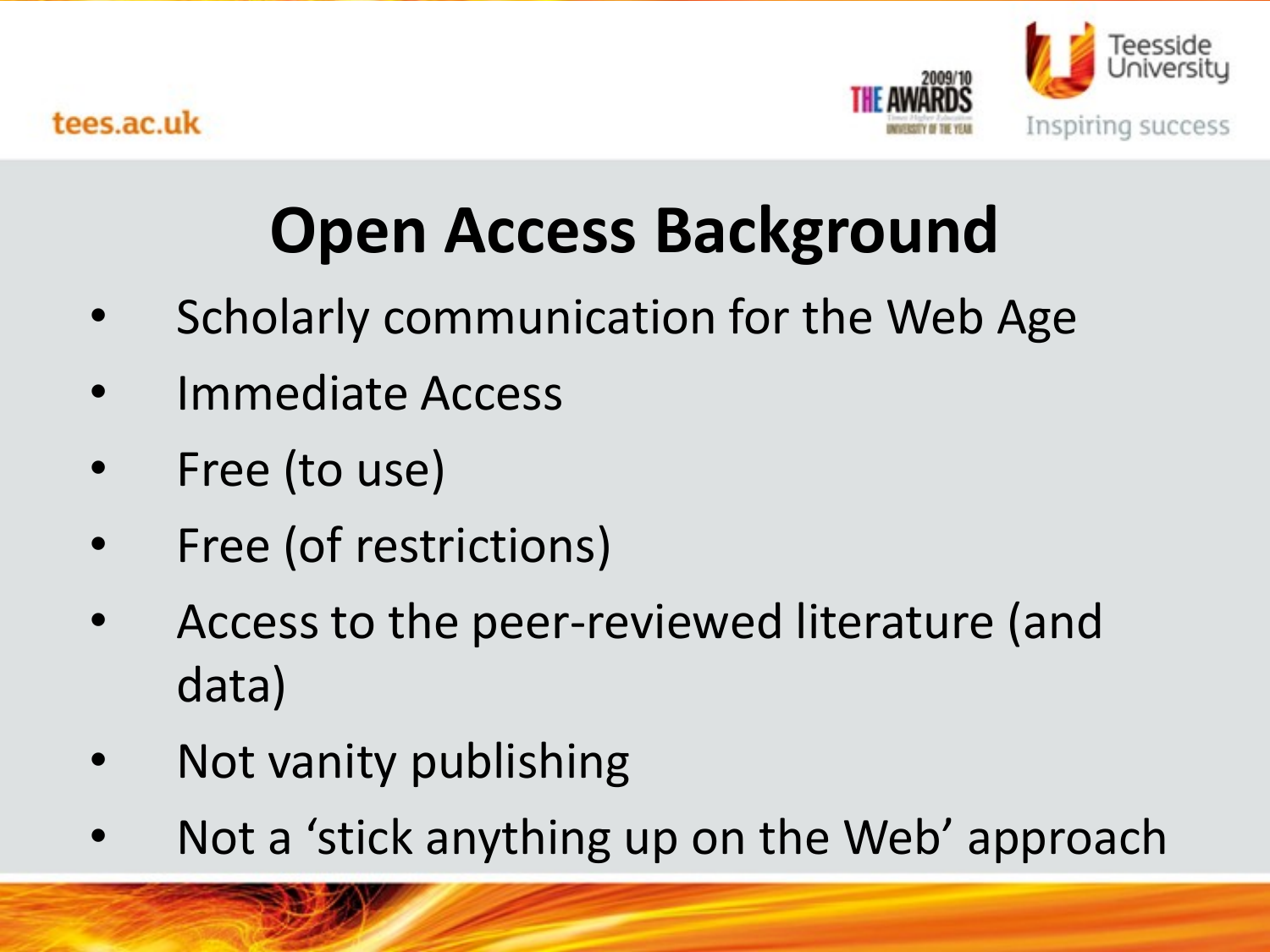

### **Open Access Options**

- Two main OA options
- 'Gold Route' = OA and traditional publishers
- 'Green Route' = Repositories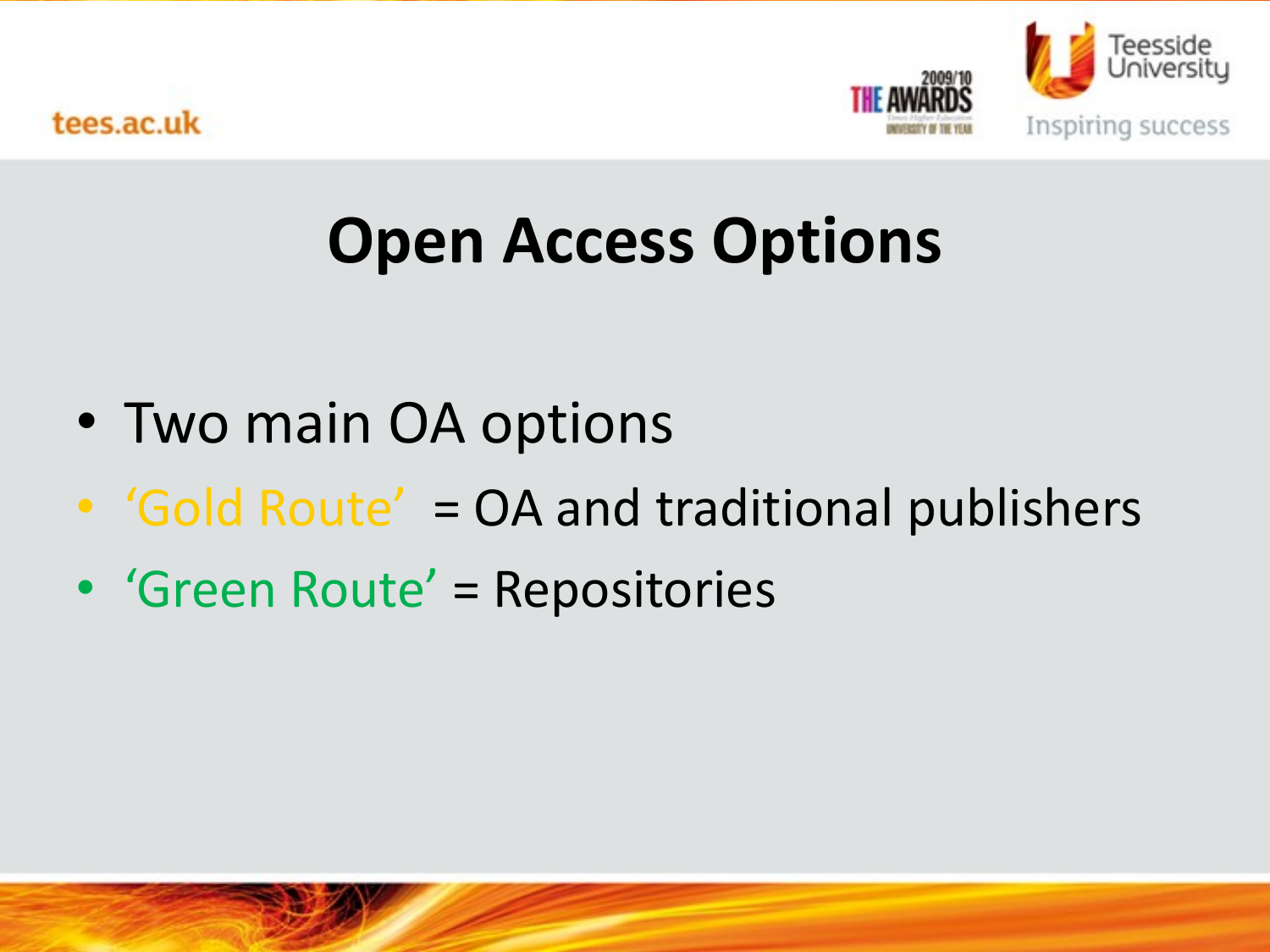

### **Open Access journals**

- Peer-reviewed
- Access articles online without subscription
- Charge for publishing
	- Could form part of a funding application
- Directory of Open Access Journals <http://www.doaj.org/>
- Open Access publishers
	- Biomed Central
- Open Access options
	- Springer, Cambridge, Oxford, Wiley,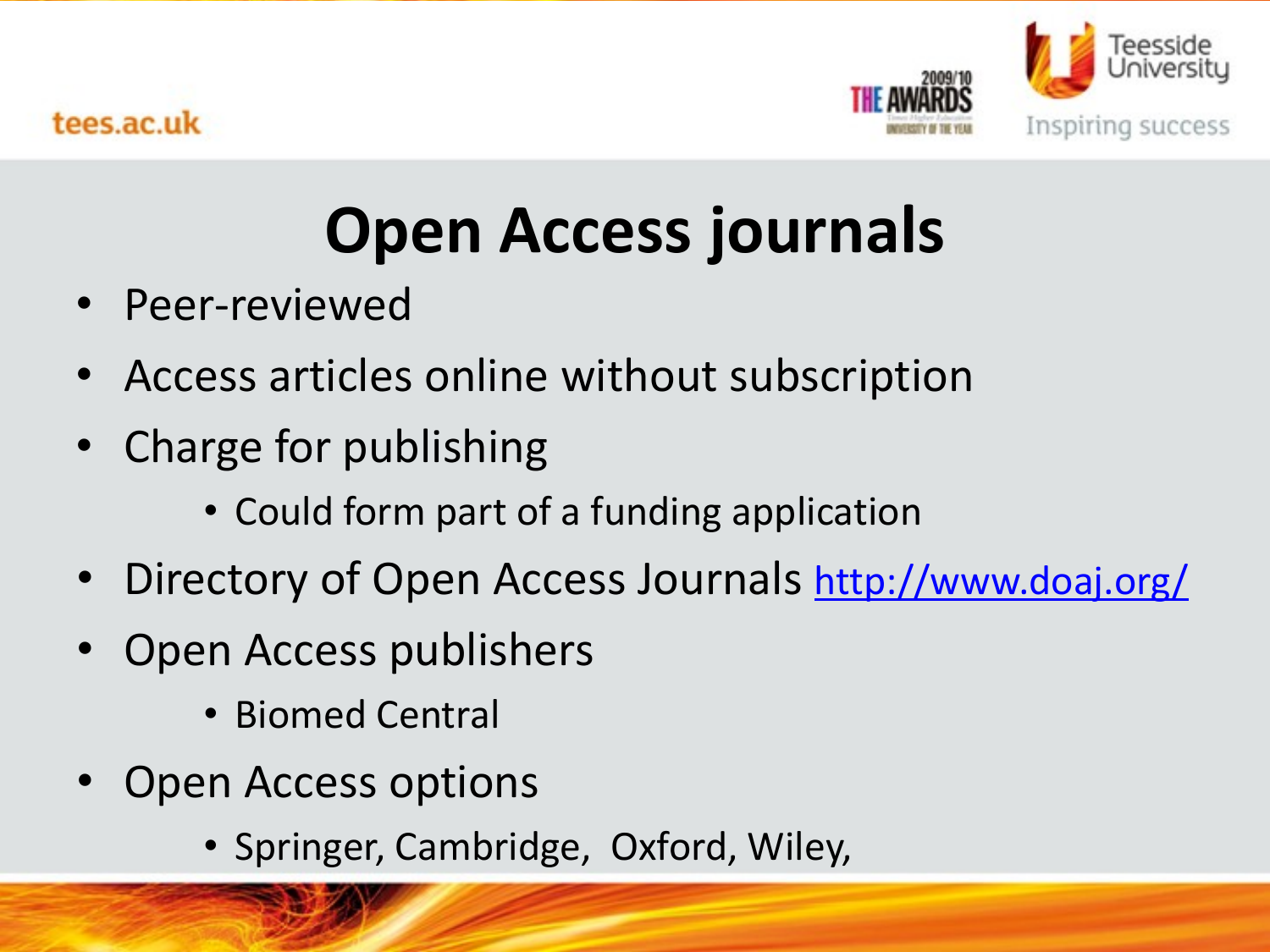

## **Open Access Repositories**

- Digital collections
- Just under 2,000 repositories worldwide
- Mostly Institutional (80%)
	- TeesRep, DRO, RADAR
- Sometimes centralised (subject-based)
	- PubMed Central, UK PubMed Central, arXiv
- Create a global database of openlyaccessible research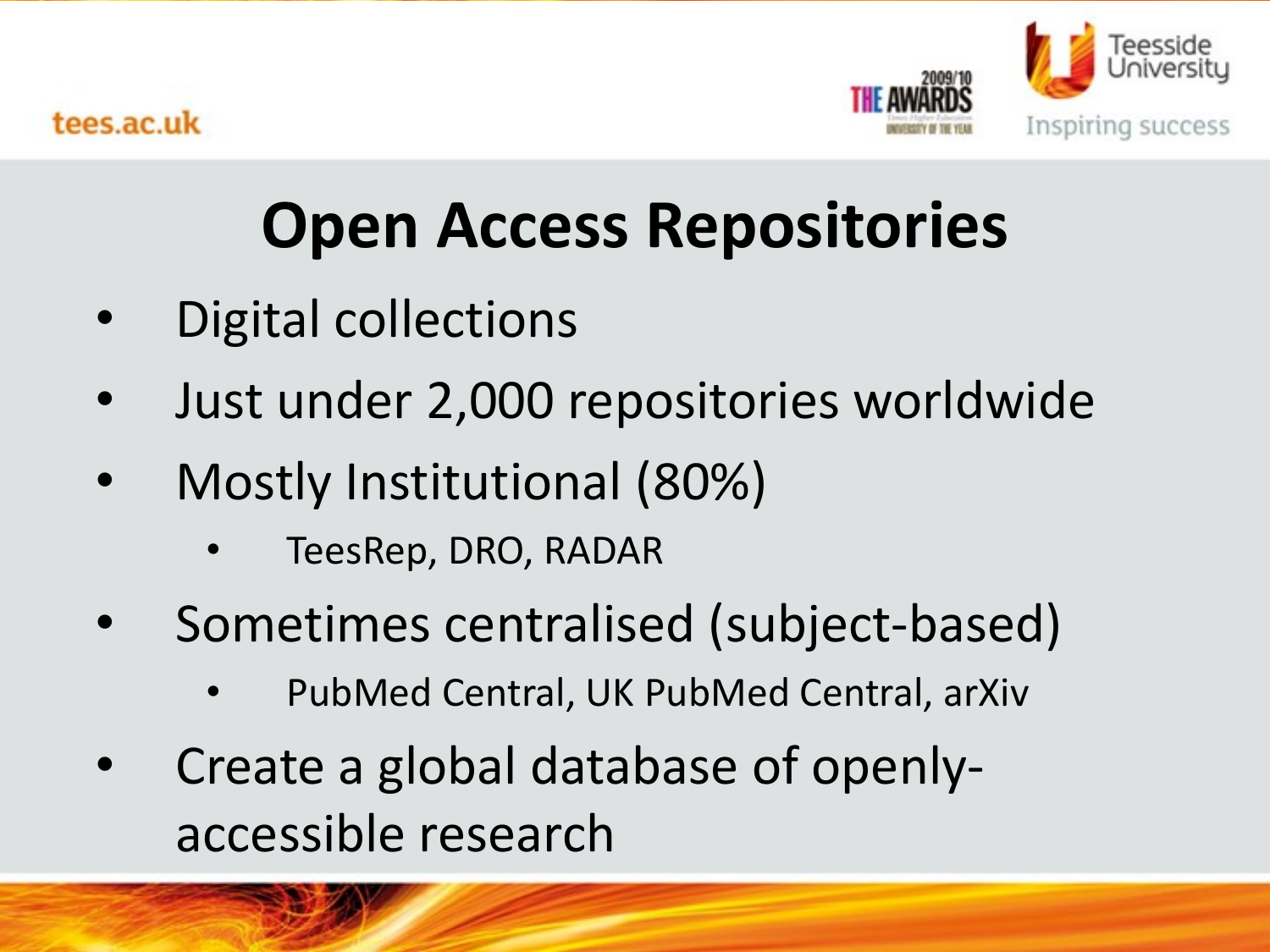

#### tees.ac.uk

#### **Green Route Open Access**



(Based on a slide from a presentation given by Bill Hubbard of SHERPA, available at http://www.sherpa.ac.uk/documents/BioSciences%20Nov05\_pub.PPT)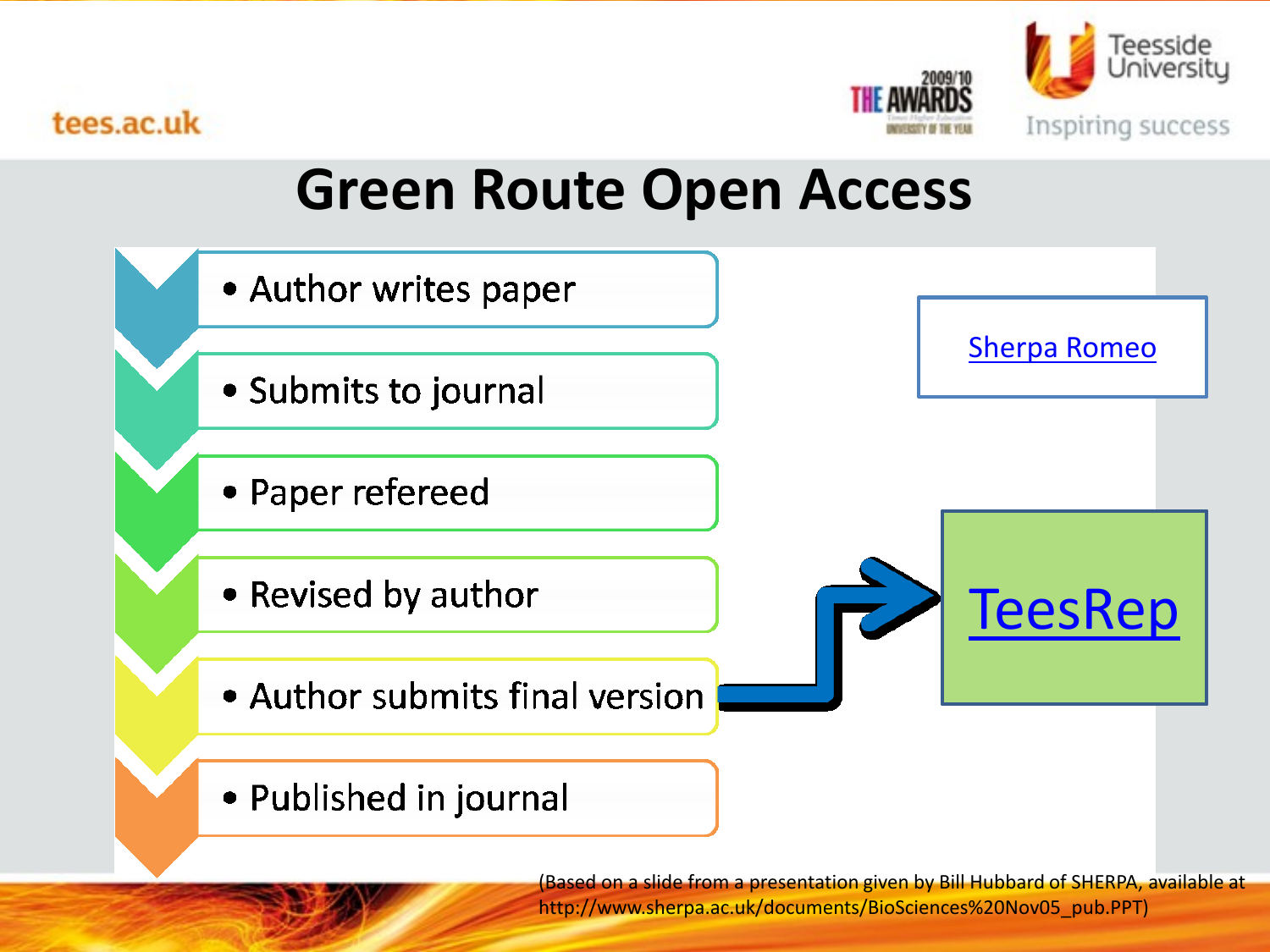

#### tees.ac.uk

#### **Who has a repository?**

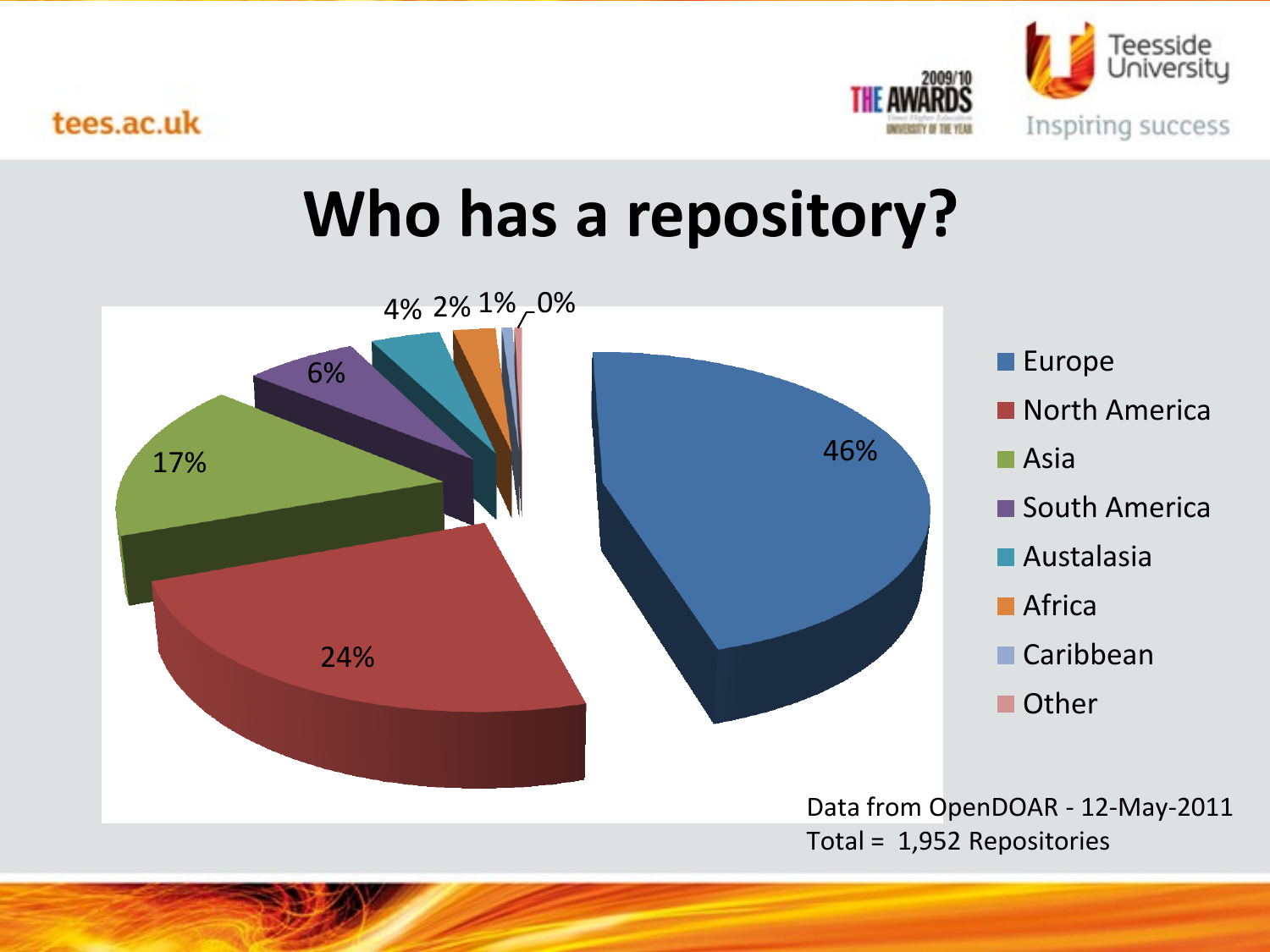

### **What will you find in repositories?**



**Percentage of repositories Data from OpenDOAR - 12-May-2011**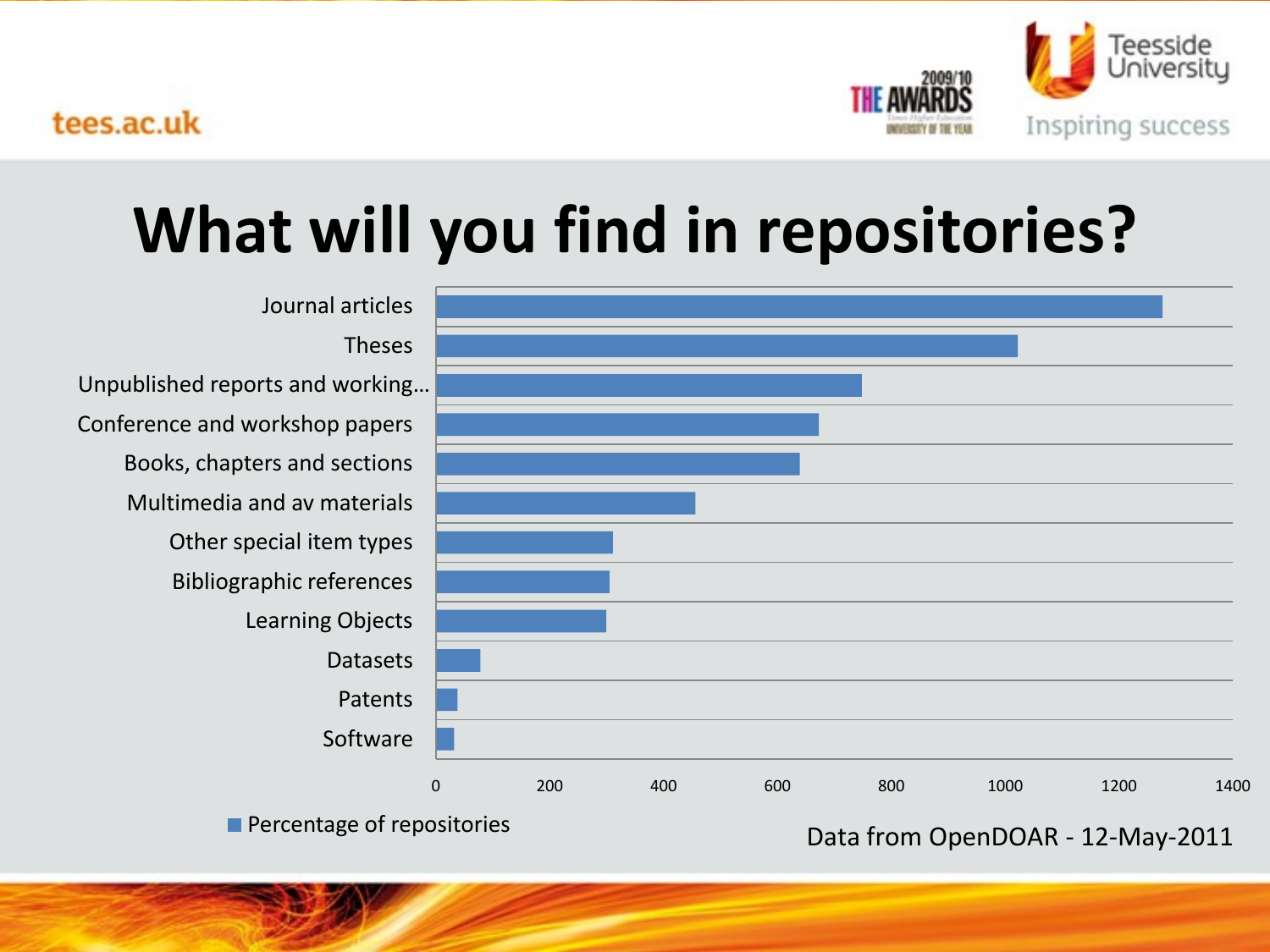

### **What are the advantages of Open Access?**

- –For authors
- –For researchers
- –For institutions
- –For the world
	- » <http://www.youtube.com/watch?v=QoN-S0-YkZk>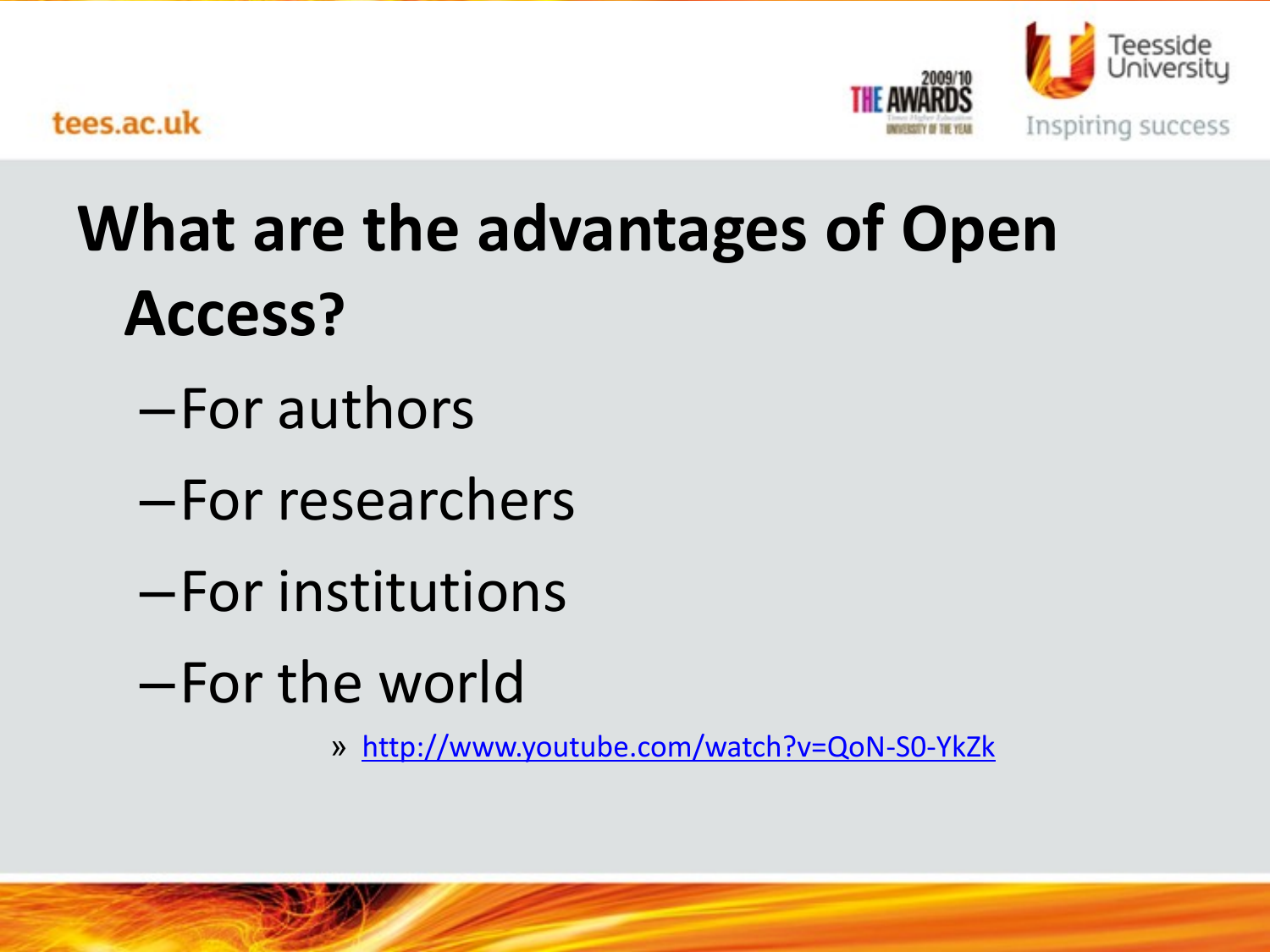

## **Why Open Access?**

- Visibility Usage Inpact
- Increased citation
- Science moves faster and more efficiently
- Search engines **superfield and research database**
- Facilitates peer-review & academic rigour
- Improved monitoring, assessment and evaluation of research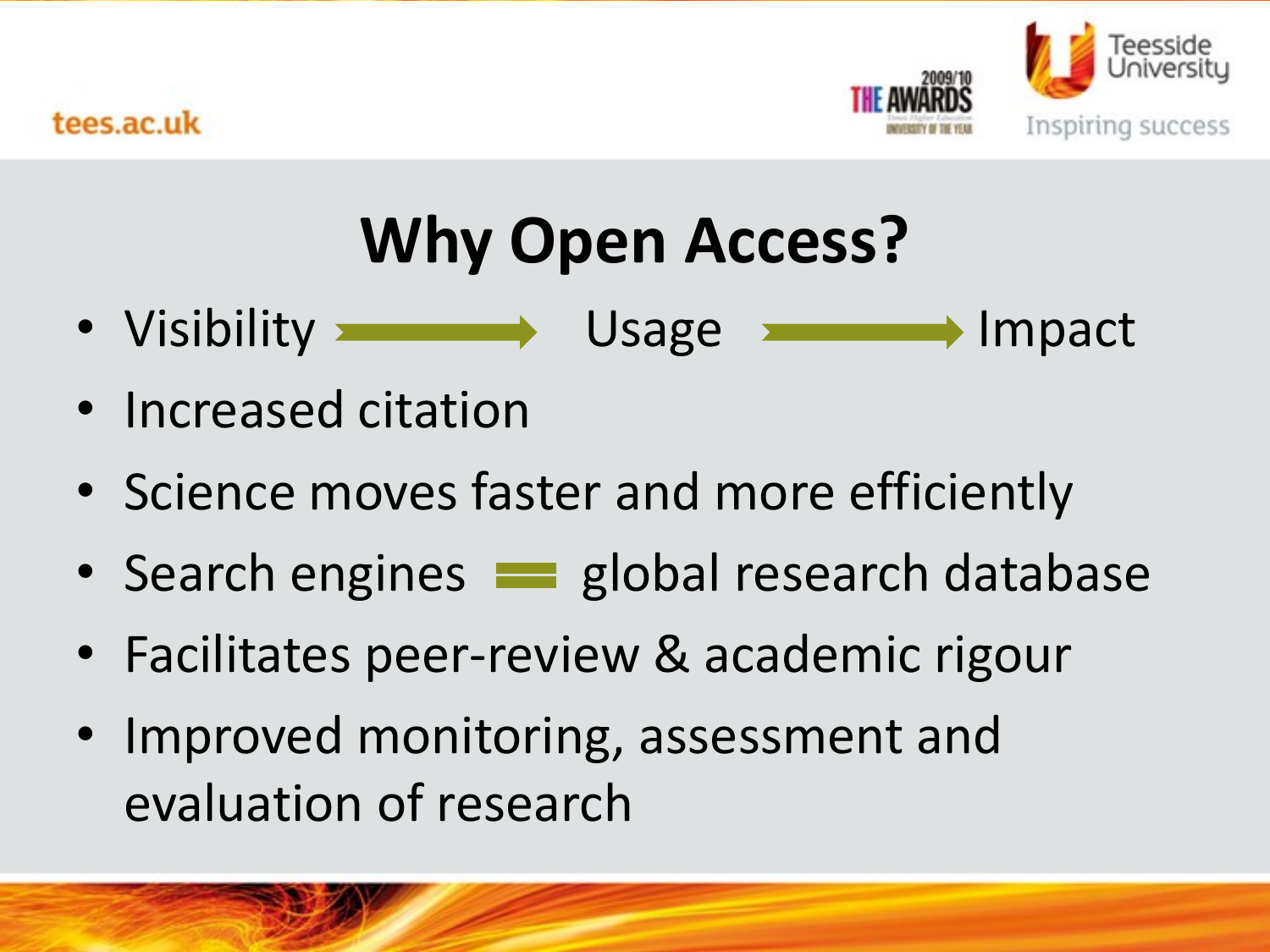

### **The original repository**

• Southampton University ECS

– Over 15,000 items and 30,000 visits a month55000 50000 45000 Number of Downloads 40000 35000 30000 25000 20000 15000 10000 5000  $\Omega$ May 10 Jun Jul Aug Sep Oct Nov Mar Dec Jan Feb Apr Month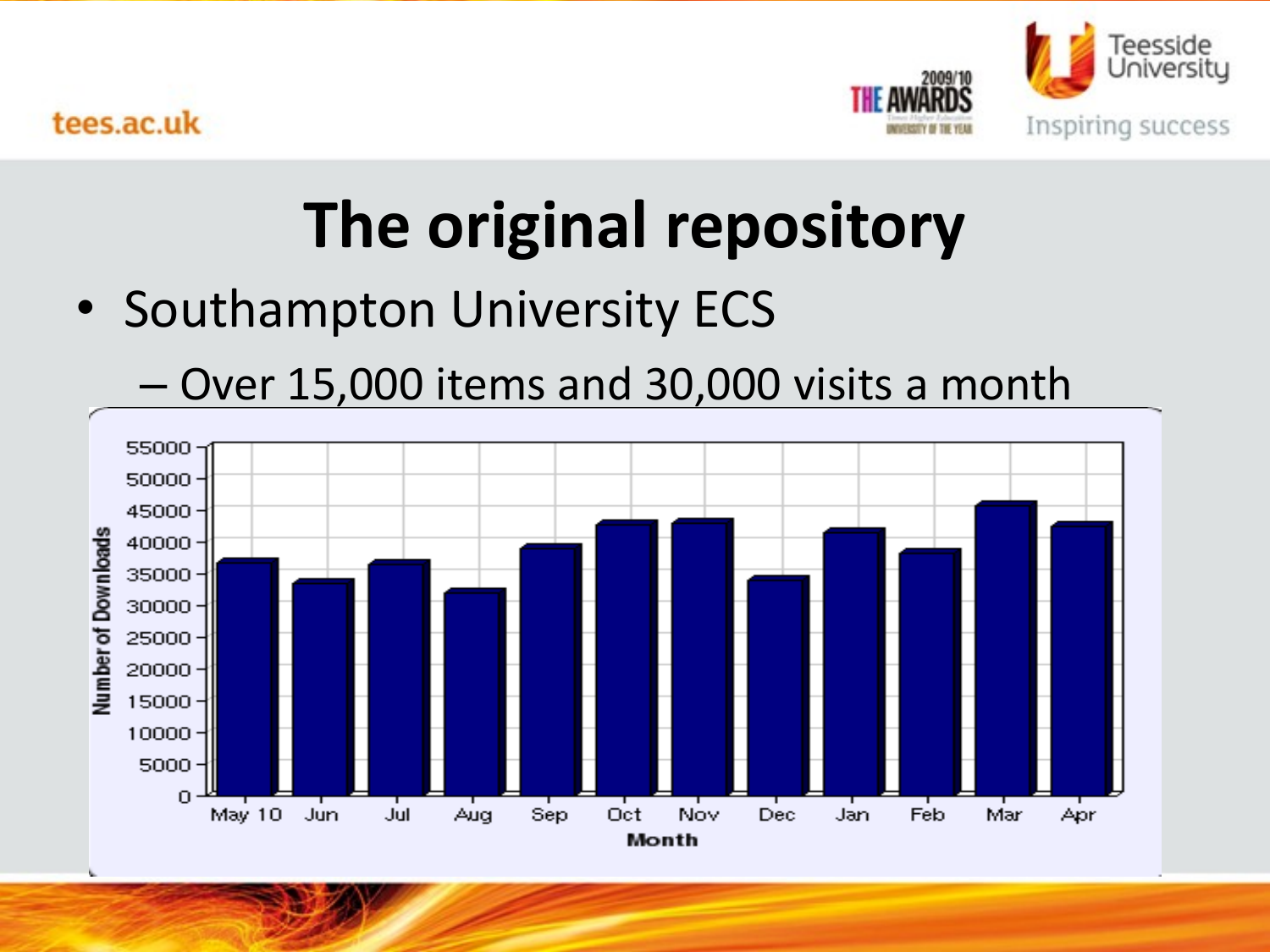

#### **TeesRep usage**

• View statistics function

[www.tees.ac.uk/teesrep](http://www.tees.ac.uk/teesrep)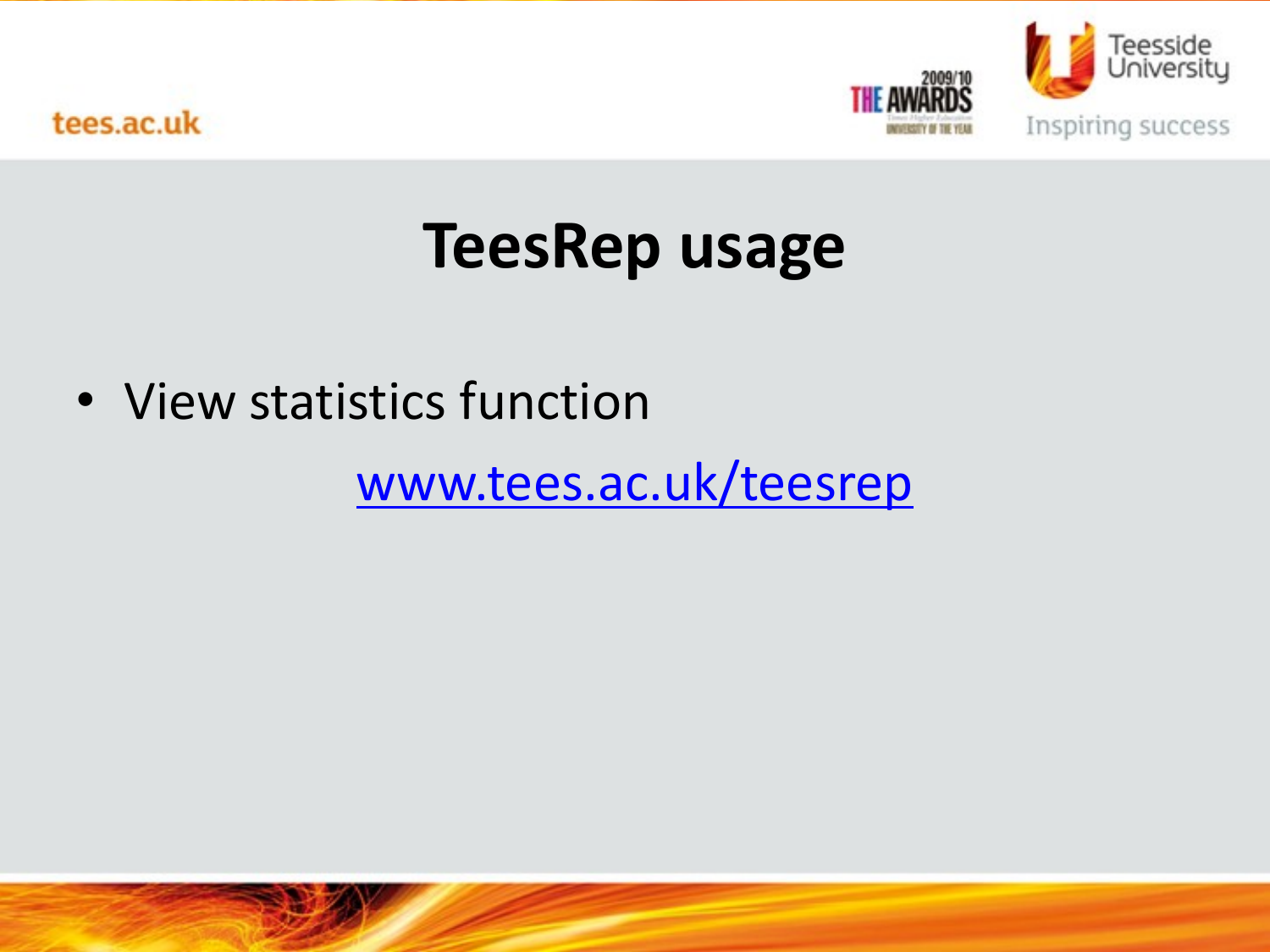



#### **Where does TeesRep traffic come from?**



Search Engines (5,409) Referring Sites (4,449) Direct Traffic (347)

April 2011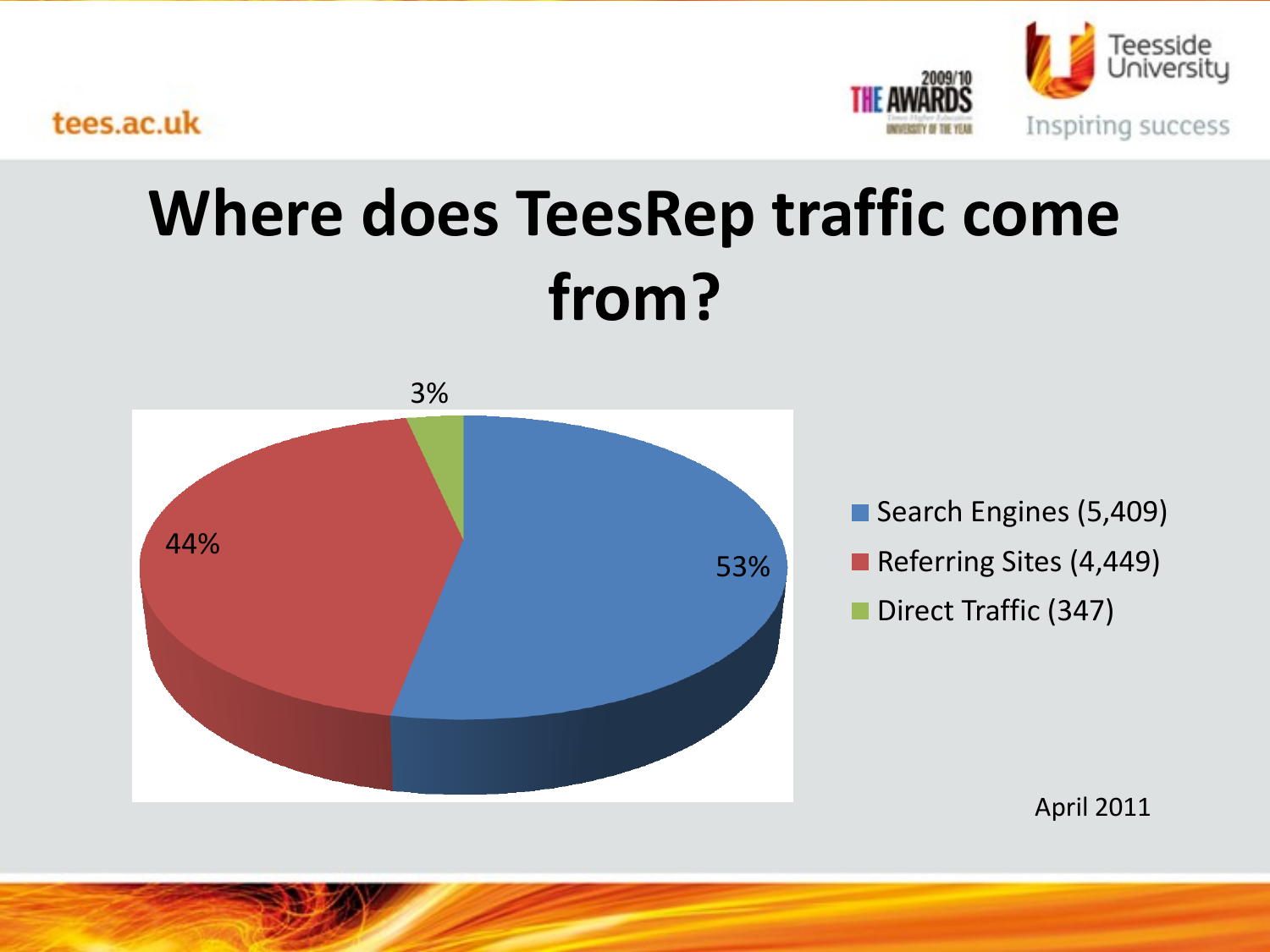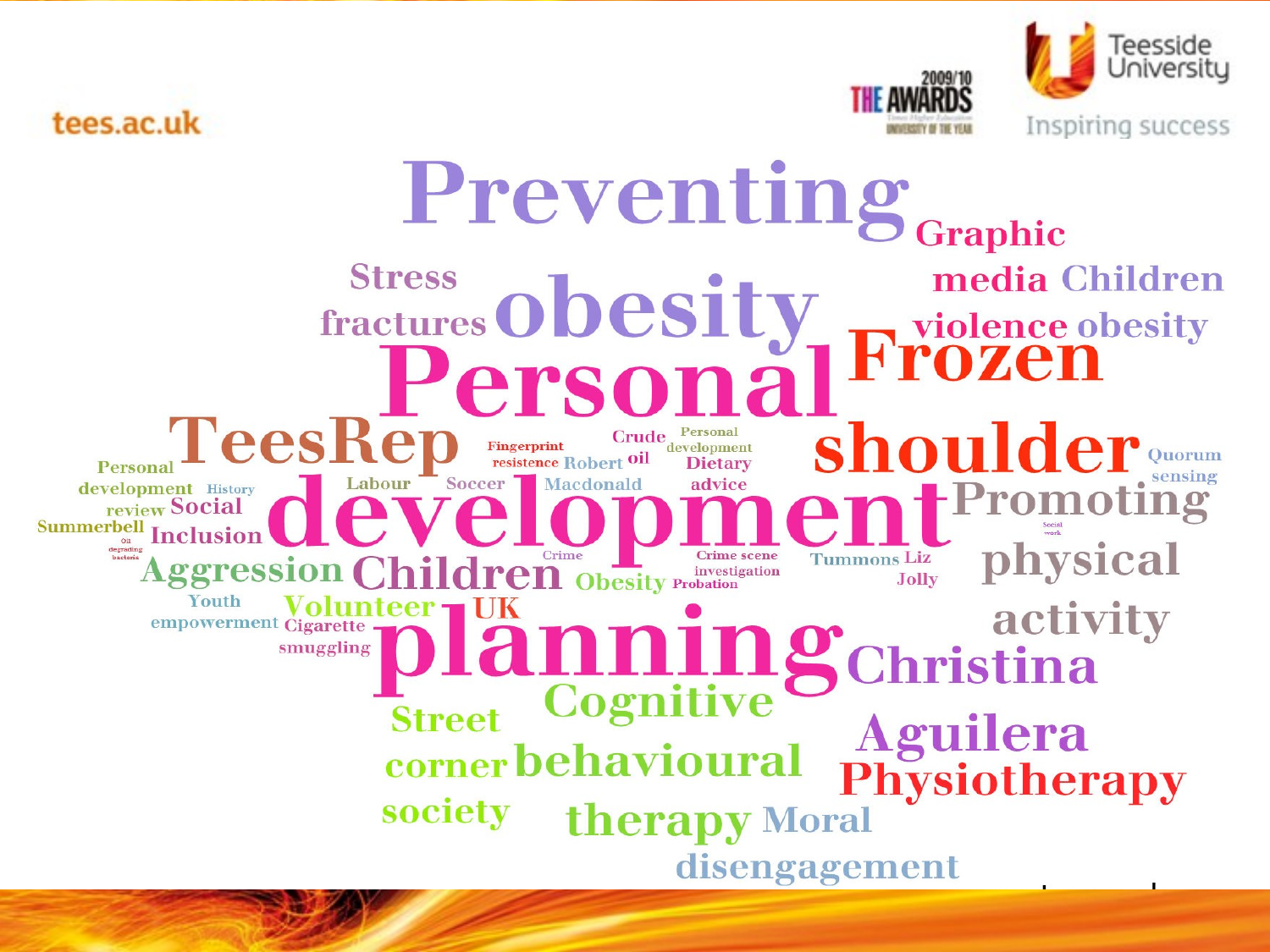

## **Impact**

- Gathering evidence of effect of OA
- Impact on Citation
	- tend to rise
	- advantage persists
	- Citations feed upon citations
- Impact on wider community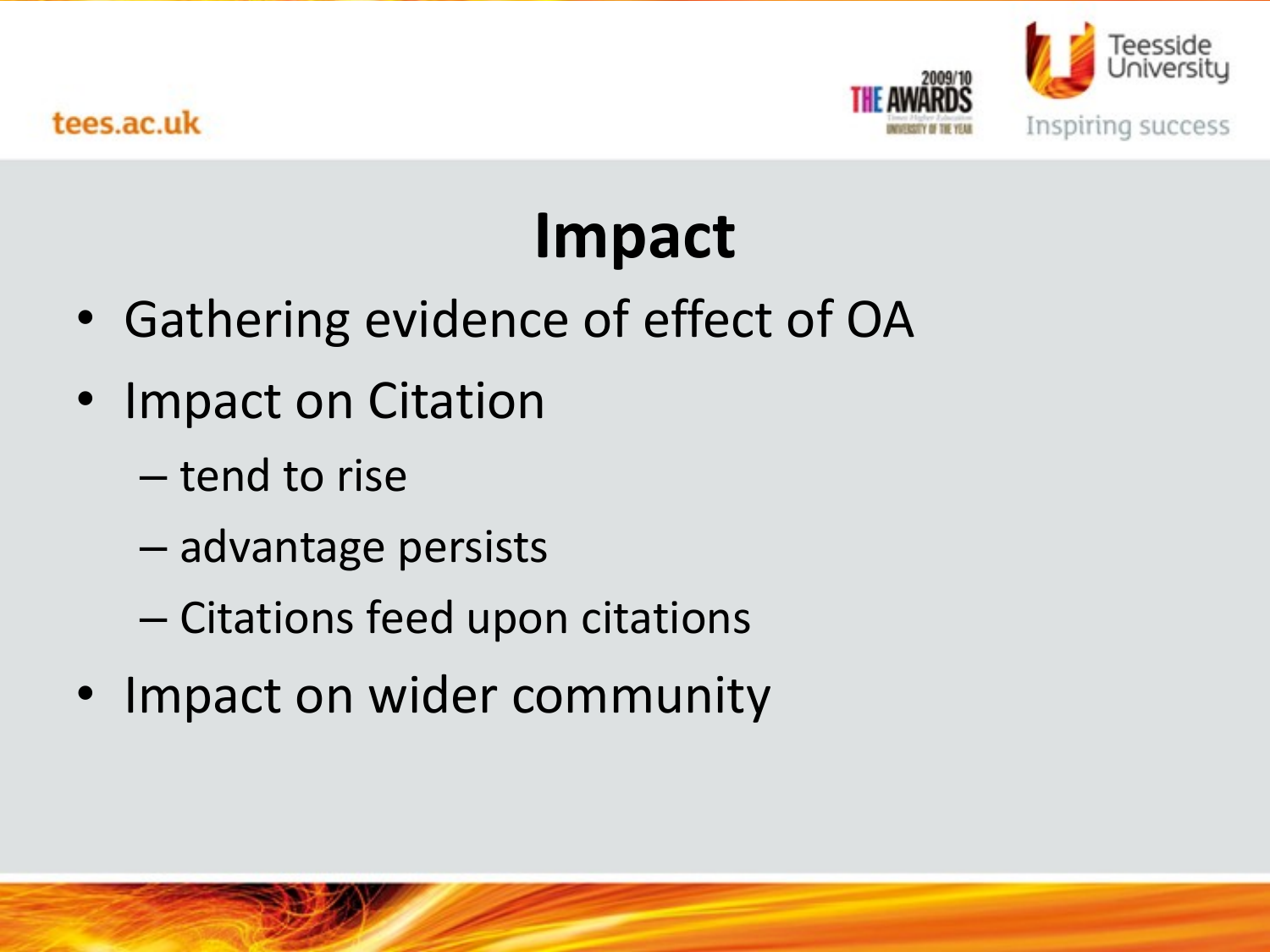

#### tees.ac.uk

#### **Citation Advantage**

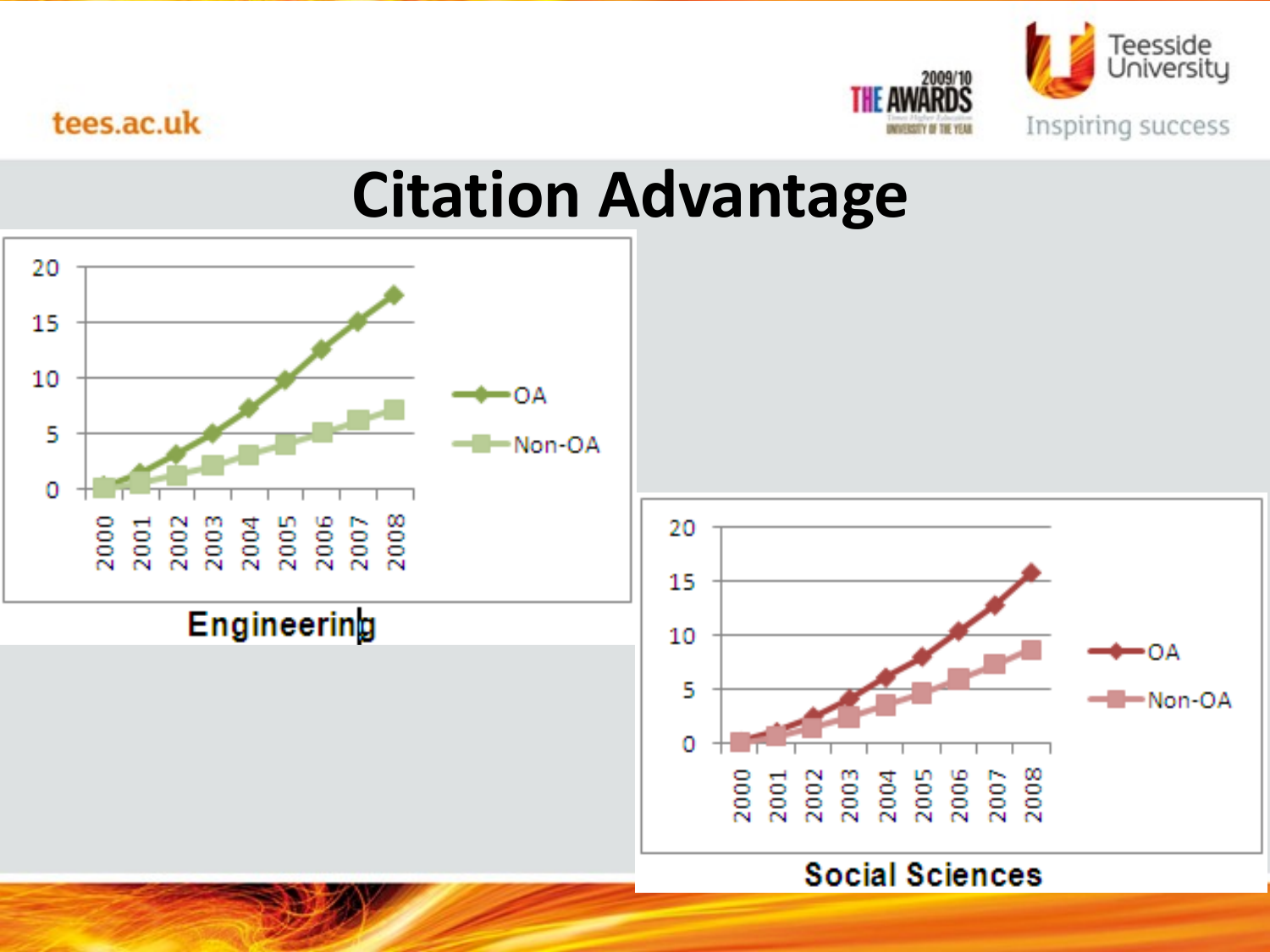

arxiv:0906.5418

#### **Early citation advantage**



Month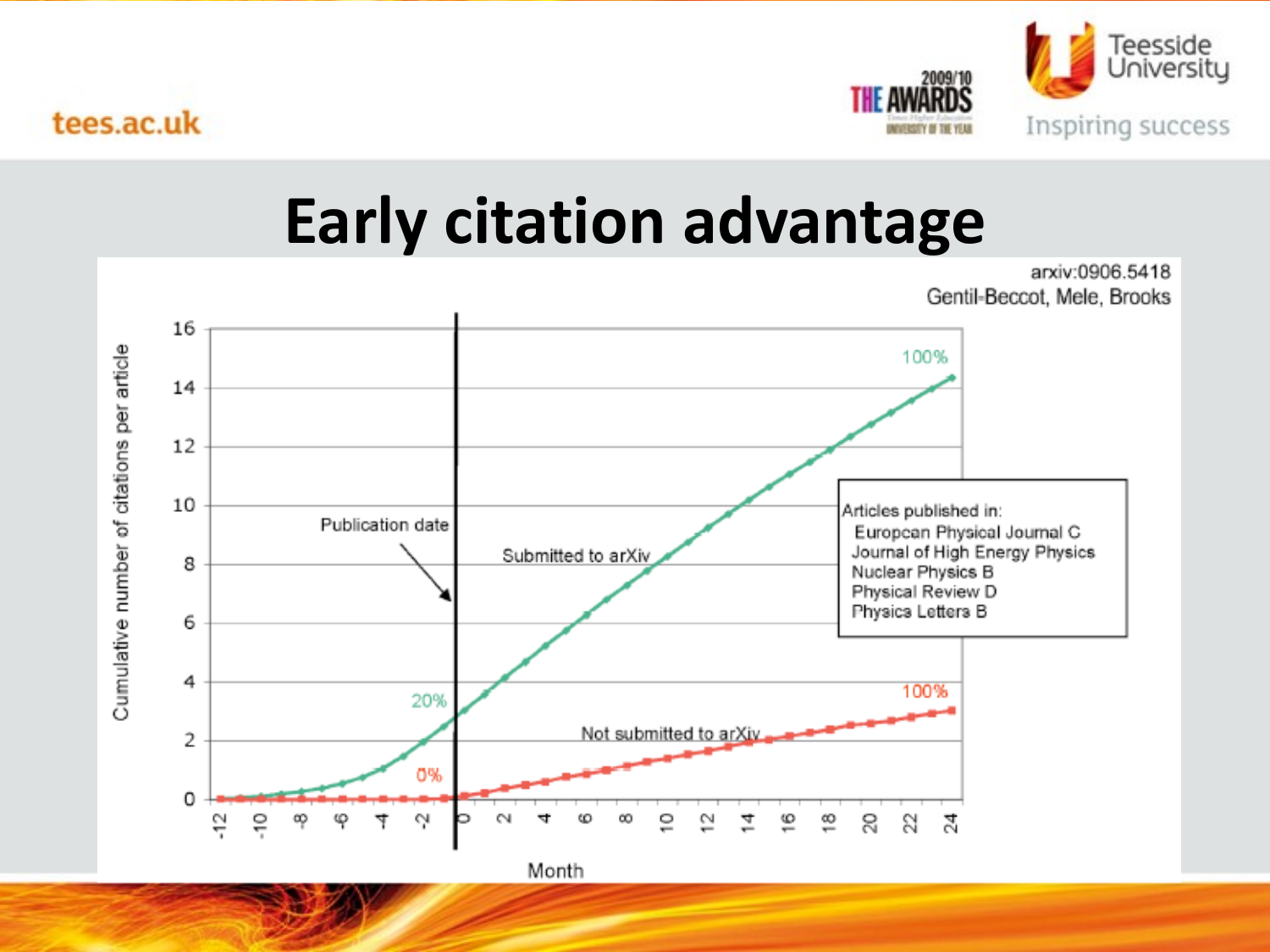

# **Ray Frost's Impact**

- Researcher at Queensland University of **Technology**
- Well-filled and well-used repository
	- Over 30,000 items
	- Ray has 625 outputs in the repository
- Mandatory deposit since 2004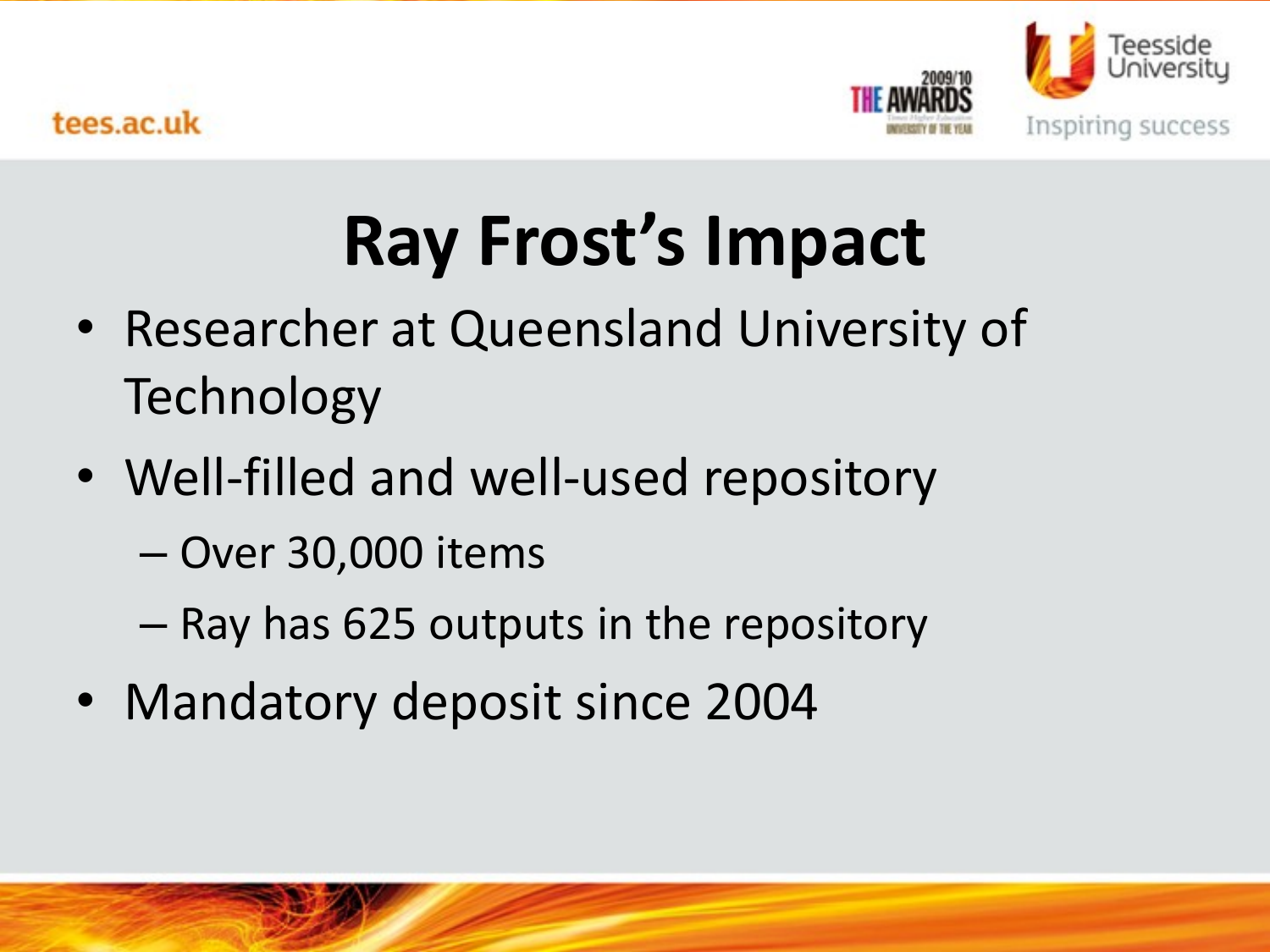

tees.ac.uk

# **Top 50 Authors**

Ordered by total downloads. Yearly total includes downloads from 2010-05-1.

|     | Rank Author        | Year Total   |
|-----|--------------------|--------------|
|     | 1 Skitmore, Martin | 26703 221556 |
| -27 | Frost, Ray         | 23504 218836 |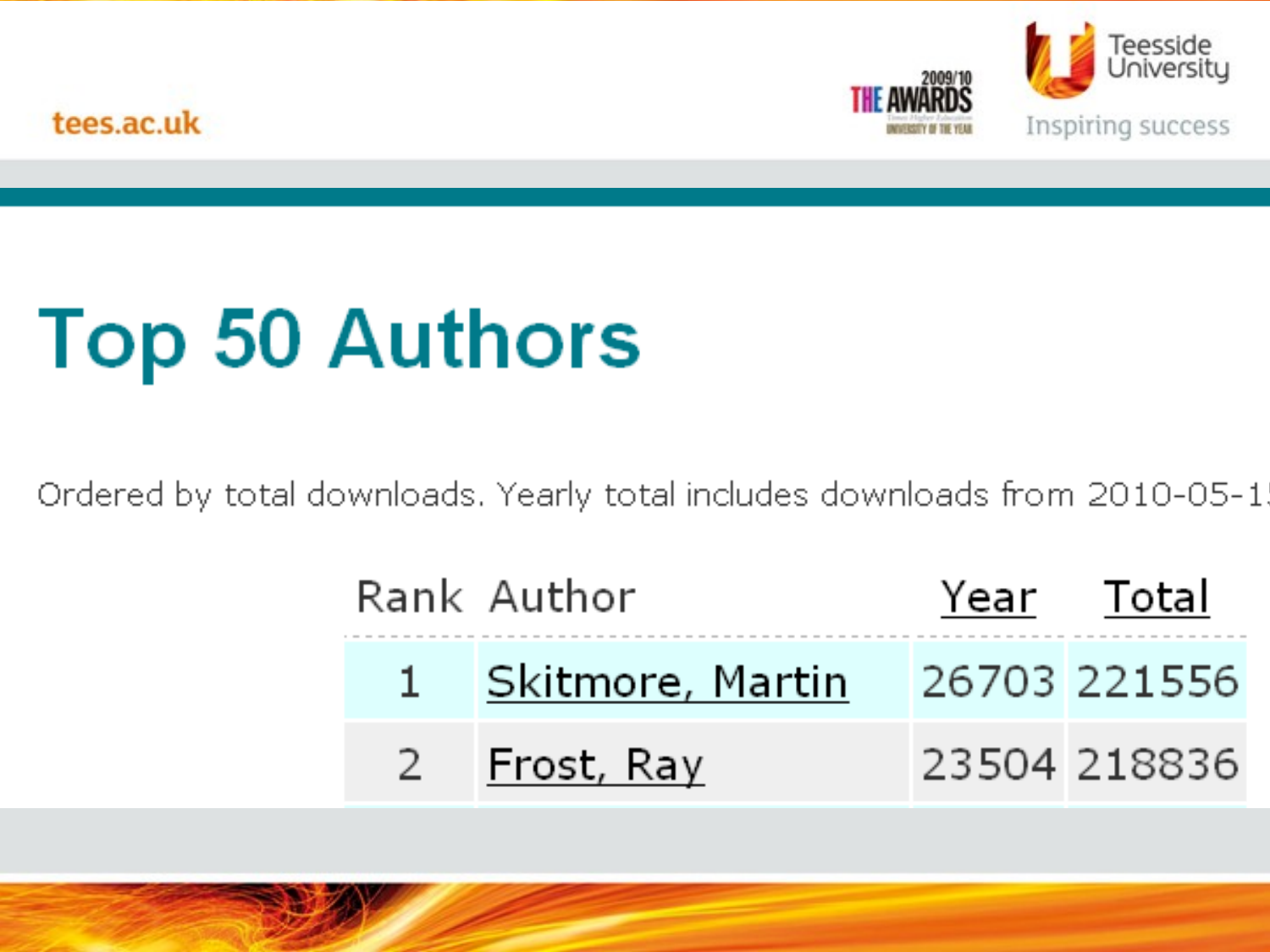



#### **Ray Frost's Impact**

#### Citation Report Author=(frost r\*) AND Address=(brisbane)

Timespan=All Years. Databases=SCI-EXPANDED, SSCI, A&HCI, CPCI-S.

This report reflects citations to source items indexed within Web of Science. Perform a Cited Reference Search to include citations to items not inde



#### **Citations in Each Year**

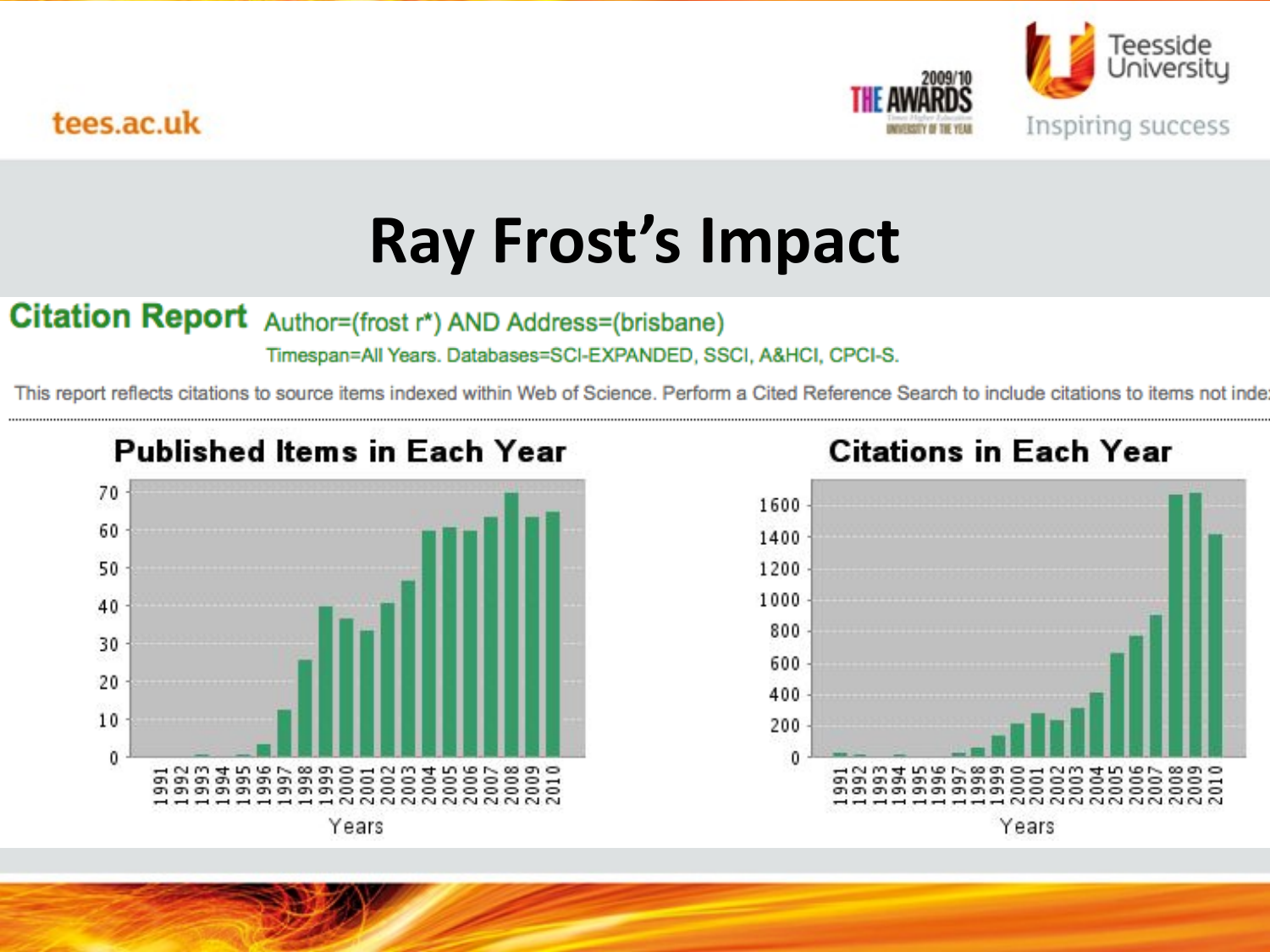



#### **[Impact: profile of a researcher](http://tees.openrepository.com/tees/handle/10149/97982)**

|                                                      | Communities<br>& collections                       | Browsing by Author "Ali, Z. (Zulfiqur)"                                                                                    |                                                                                                                                                                     |              |                                                                                                                                                                                                    |  |  |
|------------------------------------------------------|----------------------------------------------------|----------------------------------------------------------------------------------------------------------------------------|---------------------------------------------------------------------------------------------------------------------------------------------------------------------|--------------|----------------------------------------------------------------------------------------------------------------------------------------------------------------------------------------------------|--|--|
|                                                      | Title                                              | Jump to a point in the index: $ $ (Choose year) $\vee$<br>(Choose month) $\vee$                                            |                                                                                                                                                                     |              |                                                                                                                                                                                                    |  |  |
|                                                      | Author                                             | Go!<br>Or type in a year:                                                                                                  |                                                                                                                                                                     |              |                                                                                                                                                                                                    |  |  |
|                                                      | Date issued                                        |                                                                                                                            |                                                                                                                                                                     |              |                                                                                                                                                                                                    |  |  |
|                                                      | Date submitted                                     | $\vee$ In order: Descending $\vee$ Results/page 20<br>Authors/record: All<br>Sort by: Issue date<br>$\checkmark$<br>Update |                                                                                                                                                                     |              |                                                                                                                                                                                                    |  |  |
|                                                      | Subject                                            |                                                                                                                            |                                                                                                                                                                     |              |                                                                                                                                                                                                    |  |  |
|                                                      | Type                                               | Showing results 1 to 20 of 51                                                                                              |                                                                                                                                                                     |              |                                                                                                                                                                                                    |  |  |
| next ><br>Export items on this page to<br>RefWorks v |                                                    |                                                                                                                            |                                                                                                                                                                     |              |                                                                                                                                                                                                    |  |  |
|                                                      | Listed communities.                                | Issue date                                                                                                                 | Title                                                                                                                                                               |              | Author(s)                                                                                                                                                                                          |  |  |
|                                                      | Institutes                                         |                                                                                                                            |                                                                                                                                                                     | Type         |                                                                                                                                                                                                    |  |  |
|                                                      | Schools<br>Support<br>Departments<br><b>Theses</b> |                                                                                                                            | Electrochemical detection of D-dimer as deep vein<br>15-Oct-2010 thrombosis marker using single-chain D-dimer antibody<br>immobilized on functionalized polypyrrole | Article      | Chebil, S. (Syrine),<br>Hafaiedh, I., Sauriat-<br>Dorizon, H. (Hélène),<br>Jaffrezic-Renault, N.<br>(Nicole), Errachid, A.<br>(Abdelhamid), Ali, Z.<br>(Zulfiqur), Korri-<br>Youssoufi, H. (Hafsa) |  |  |
|                                                      |                                                    | Oct-2010                                                                                                                   | Practical evaluation of fish quality by objective, subjective,<br>and statistical testing                                                                           | Book chapter | Alasalvar, C.<br>(Cesarettin); Grigor, J.<br>M. (John); Ali, Z.<br>(Zulfiqur)                                                                                                                      |  |  |
|                                                      |                                                    | Jun-2010                                                                                                                   | Recent developments in polymer microfluidic devices with<br>capillary electrophoresis and electrochemical detection                                                 | Article      | Rashid, M. (Mamun),<br>Dou, Y-H. (Yue-Hua);<br>Auger, V. (Vincent); Ali,<br>$7/7$ ulfiour)                                                                                                         |  |  |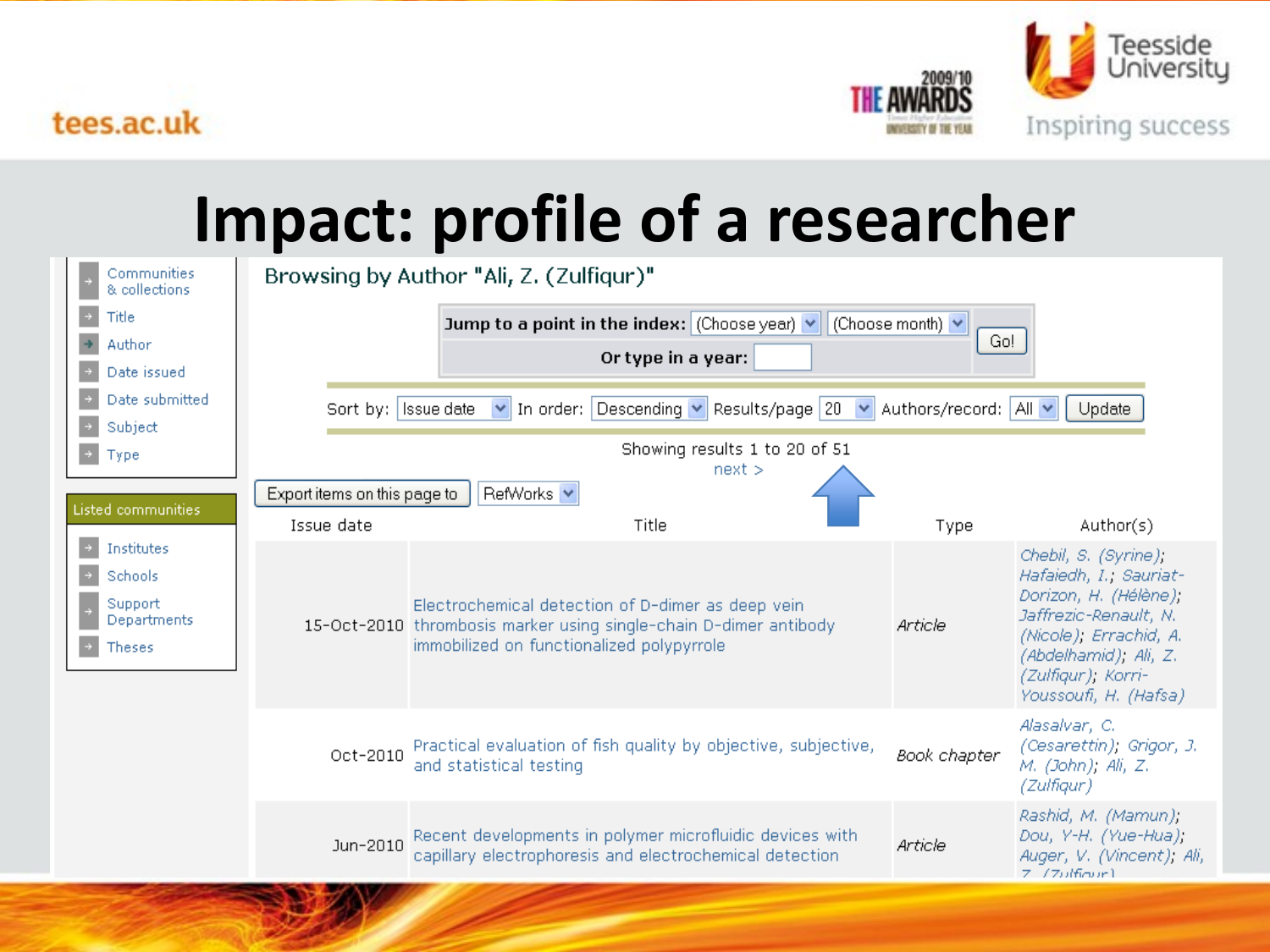



## **Zulf's Impact**

#### **Citation Report** Author=(ali, z) AND Address=(Teesside) Timespan=All Years, Databases=SCI-EXPANDED, SSCI, A&HCI, CPCI-S, CPCI-SSH.

This report reflects citations to source items indexed within Web of Science. Perform a Cited Reference Search to include citations to items r

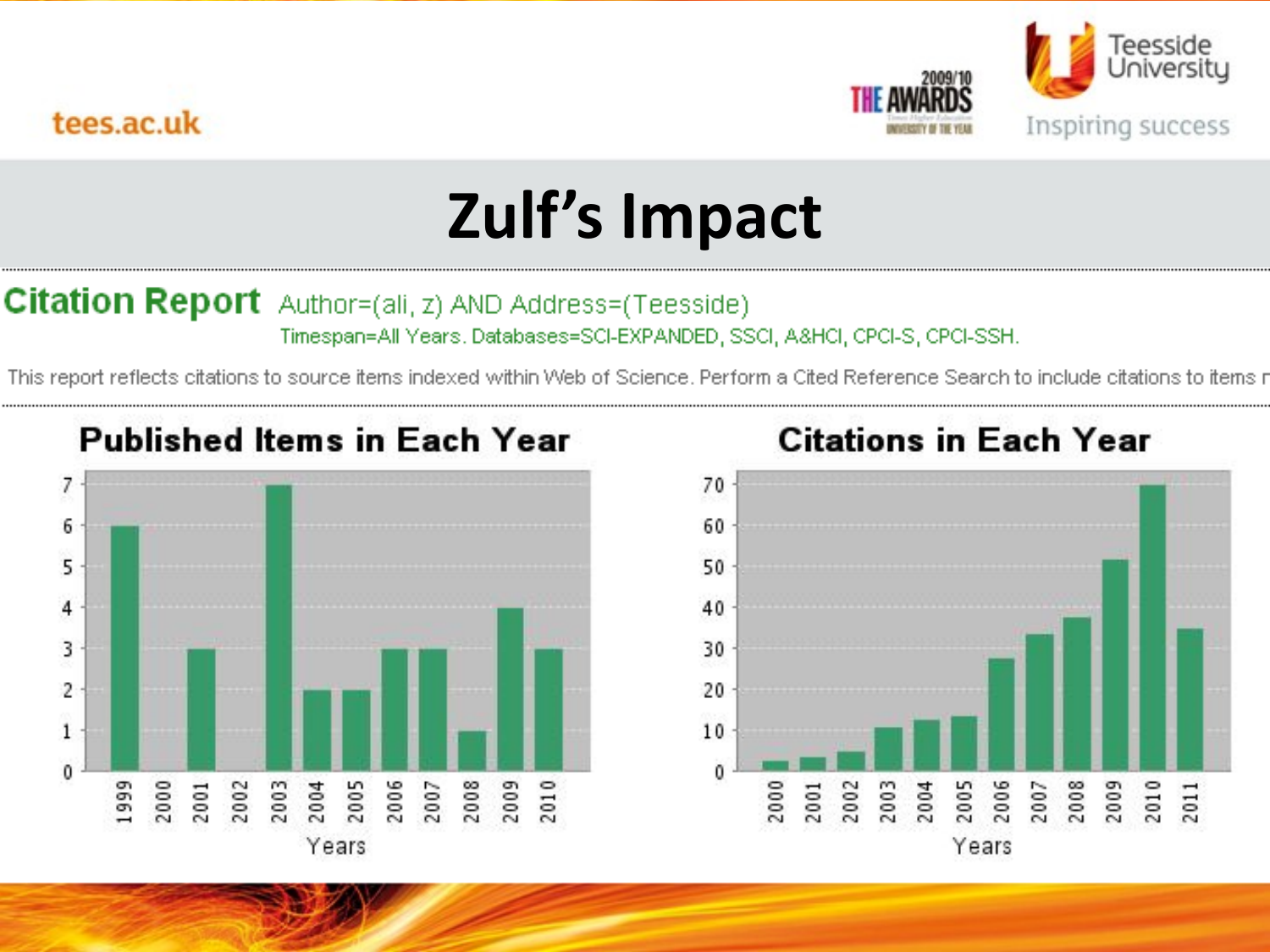

## **Institutional Advantage**

- Competitive Profile
	- Research profile
	- Ask an expert traffic to TeesRep from Staff Profiles
- Visibility of the research community
	- Ranking Web of World Repositories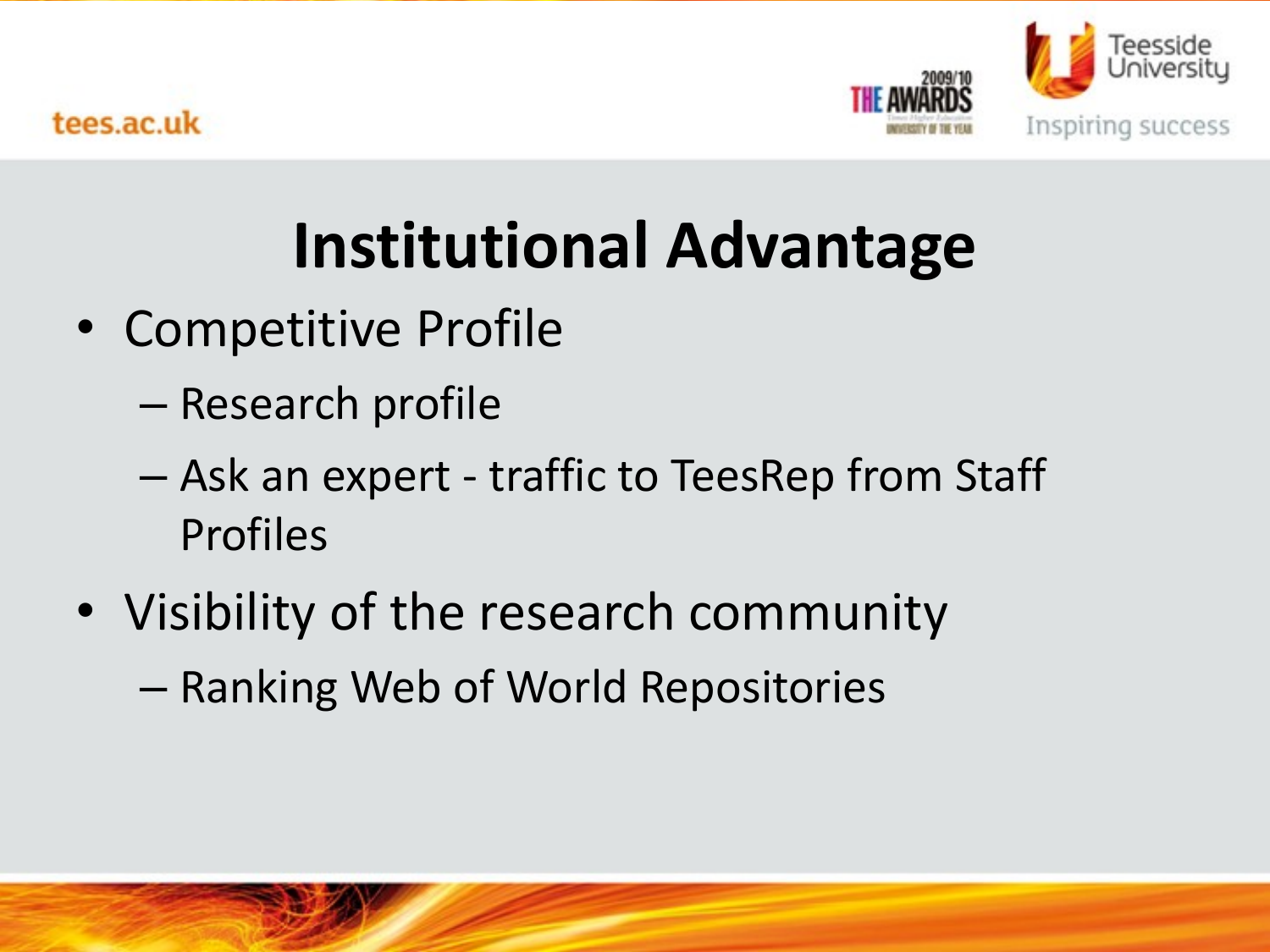

## **Knowledge Transfer**

- Advantage for R&D-SMEs
	- 75 % reported difficulty accessing journal articles they need
	- Barriers of subscriptions & licenses
	- Would welcome opportunity to access research literature
- Weak link between innovative enterprises & universities